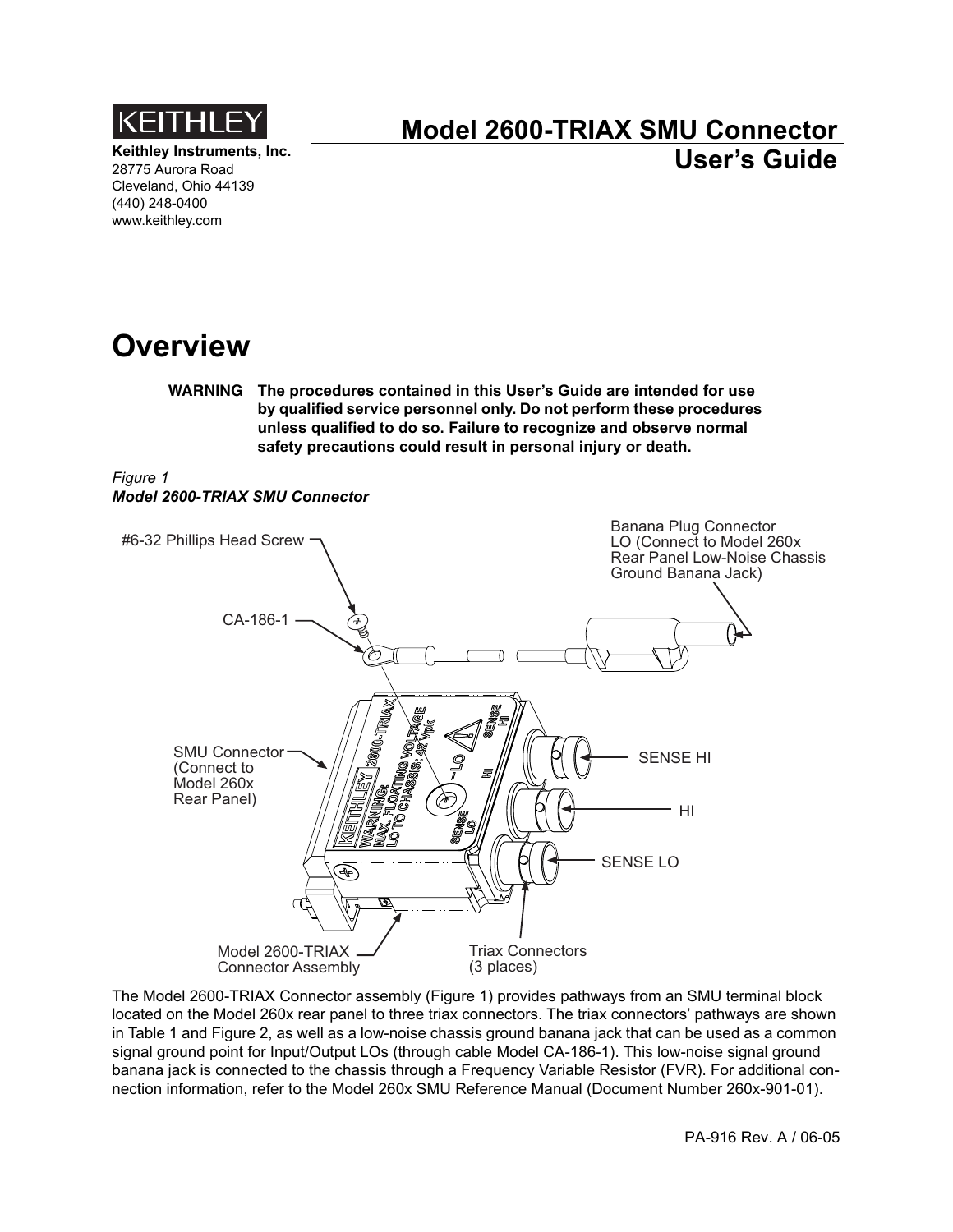<span id="page-1-1"></span>Table 1 **Connector pathway description** 

| <b>Connector</b>                                                                                                   |                  | Outer Shield   Inner Conductor | <b>Inner Shield</b> |
|--------------------------------------------------------------------------------------------------------------------|------------------|--------------------------------|---------------------|
| <b>TRIAX</b><br><b>SENSE HI</b>                                                                                    |                  | Sense HI<br>SMU Pin 8          | Guard               |
| <b>TRIAX</b><br>HI                                                                                                 | LO.<br>SMU Pin 1 | HI<br>SMU Pin 4                | SMU Pin: 3, 5, 6, 7 |
| <b>TRIAX</b><br><b>SENSE LO</b>                                                                                    |                  | Sense LO<br>SMU Pin 2          | LO                  |
| Screw-Lug<br>I O                                                                                                   | <b>NA</b>        | LO<br>SMU Pin 1*               | <b>NA</b>           |
| * LO will need to be connected externally using cable<br>Model CA-186-1. Install the cable between the Model 2600- |                  |                                |                     |

TRIAX (secure using the existing #6-32 Phillips Head screw) and the other end to the Low-Noise Chassis Ground banana jack (located on the Model 260x. rear panel).

#### <span id="page-1-0"></span>Figure 2 **Connector Schematic**

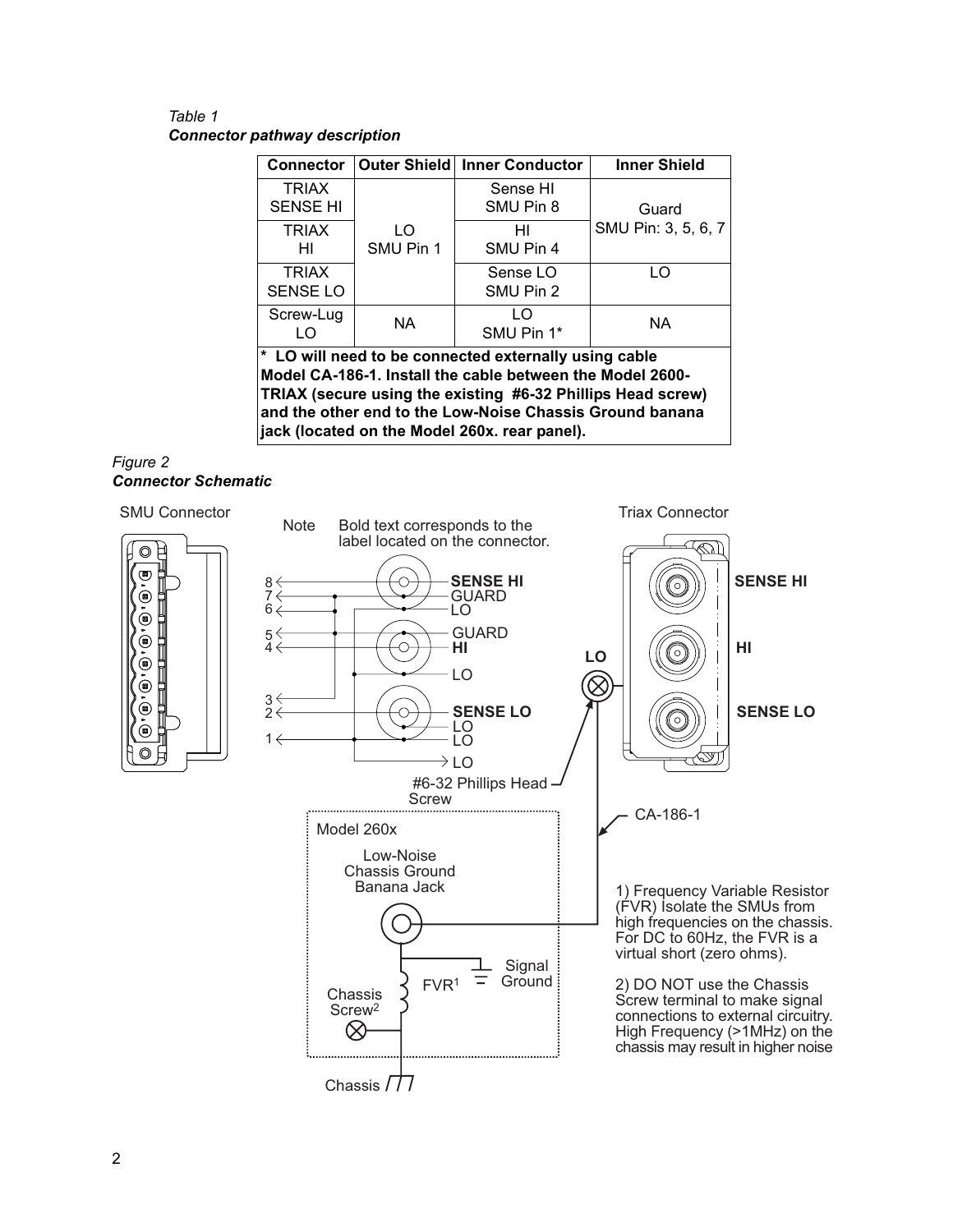# **General definitions**

The types of product users are:

**Responsible body** is the individual or group responsible for the use and maintenance of equipment, and for ensuring that operators are adequately trained.

**Operators** use the product for its intended function. They must be trained in electrical safety procedures and proper use of the instrument. They must be protected from electric shock and contact with hazardous live circuits.

**Maintenance personnel** perform routine procedures on the product to keep it operating, for example, setting the line voltage or replacing consumable materials. Maintenance procedures are described in the manual. The procedures explicitly state if the operator may perform them. Otherwise, they should be performed only by service personnel.

**Service personnel** are trained to work on live circuits, and perform safe installations and repairs of products. Only properly trained service personnel may perform installation and service procedures.

If  $(\frac{1}{2})$  is present, connect it to safety earth ground using the wire recommended in the user documentation.

The  $\sqrt{!}$  symbol on an instrument indicates that the user should refer to the operating instructions located in the manual.

The  $\sqrt{\hat{K}}$  symbol on an instrument shows that it can source or measure 1000 volts or more, including the combined effect of normal and common mode voltages. Use standard safety precautions to avoid personal contact with these voltages.

The  $\frac{1}{10}$  symbol indicates a connection terminal to the equipment frame.

The **WARNING** heading in a manual explains dangers that might result in personal injury or death. Always read the associated information very carefully before performing the indicated procedure.

The **CAUTION** heading in a manual explains hazards that could damage the instrument. Such damage may invalidate the warranty.